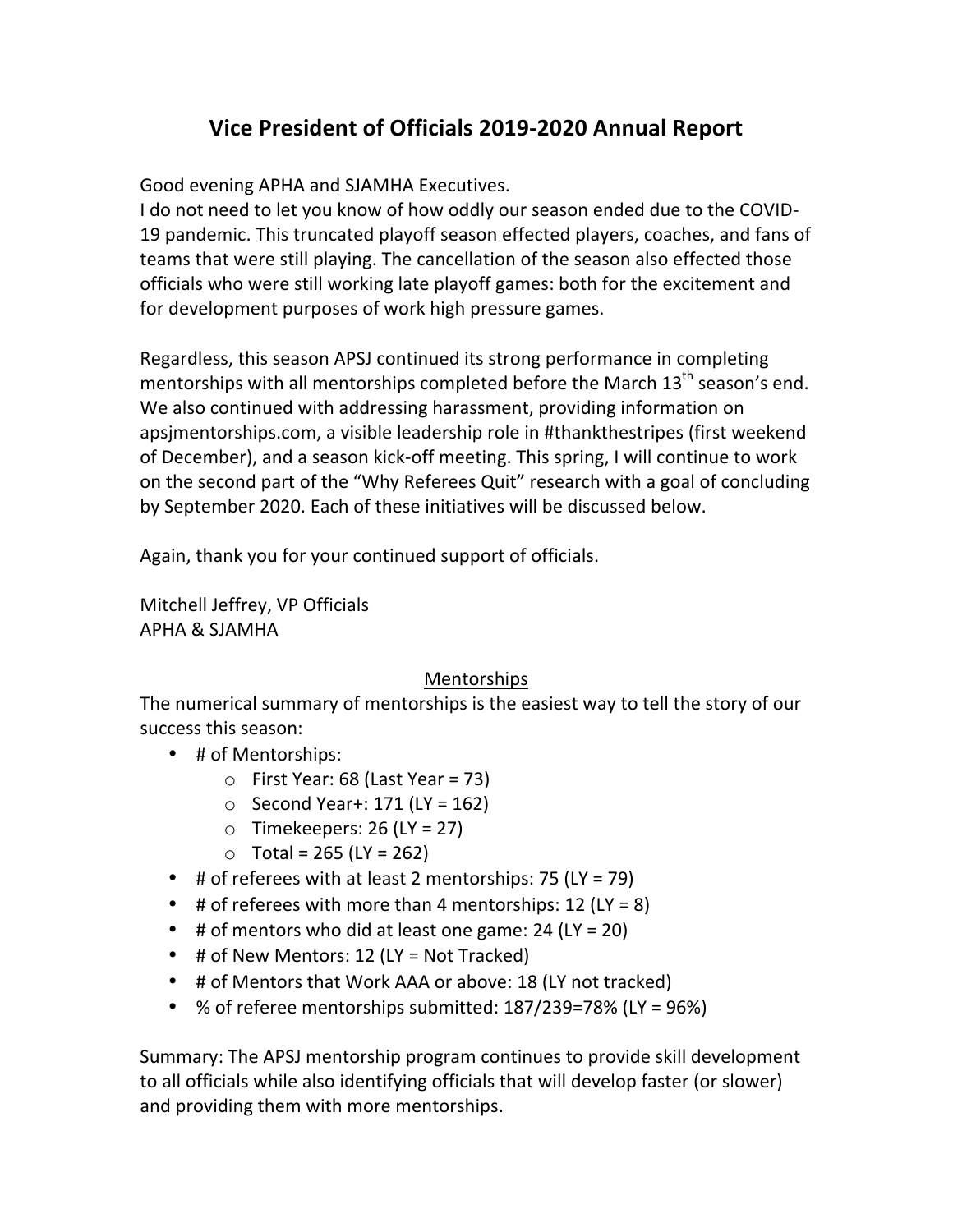The success of this year's program continues to be measured by:

- The large number of officials who receive 2 or more mentorships
- The feedback from Hockey Winnipeg that we develop the largest group of officials that work AAA hockey.
- The willingness of officials that move into AAA hockey to come back and officiate or mentor.

There are two mentorship items that need to improve in 2020-2021:

- Mentorship submissions decreased from 96% to 78%...this needs to increase back towards 100%.
- Mentorships in Novice Half-Ice (See next section)

Billy Keane's Challenge

- Billy<sup>1</sup> always challenges APSJ to have more "high level" officials doing mentorships. In 2019-2020, I implemented the following plan to improve engagement with elite level officials:
	- $\circ$  2019-2020 is the first season where # mentors who work AAA or higher is tracked. This will give us a better idea of elite officials serving as mentors now and in the future.
	- $\circ$  Develop referees as mentors before they reach AAA to increase the odds that they continue to mentor in APSJ.
	- $\circ$  Develop relationships with high level officials outside of APSJ and offer them opportunities to mentor for us.

### Novice Half-Ice Mentorships

Half-Ice hockey completed its third season of existence in 2019-2020. The referee development model for the 2017-2018 & 2018-2019 seasons was: "Develop the officials for full-ice hockey and that will back-translate to half-ice hockey." To put it simply, the "back-translate" model was not effective in the half ice game as executive members reported that officials lacked confidence.

In 2019-2020, posters were created that gave 4 tips<sup>2</sup> on how to "officiate half-ice hockey properly" and posted at River Heights, Allard, and Varsity View Sportsplex (the arenas that host half-ice games) as well as apsimentorships.com and wpgrefs.com.

 

 $1$  Billy Keane (from APHA) does an exceptional job of identifying holes in a program and giving feedback. He is instrumental for giving me a nonreferee's view of what could improve and what does work.

 $2$  See Appendix A for the posters.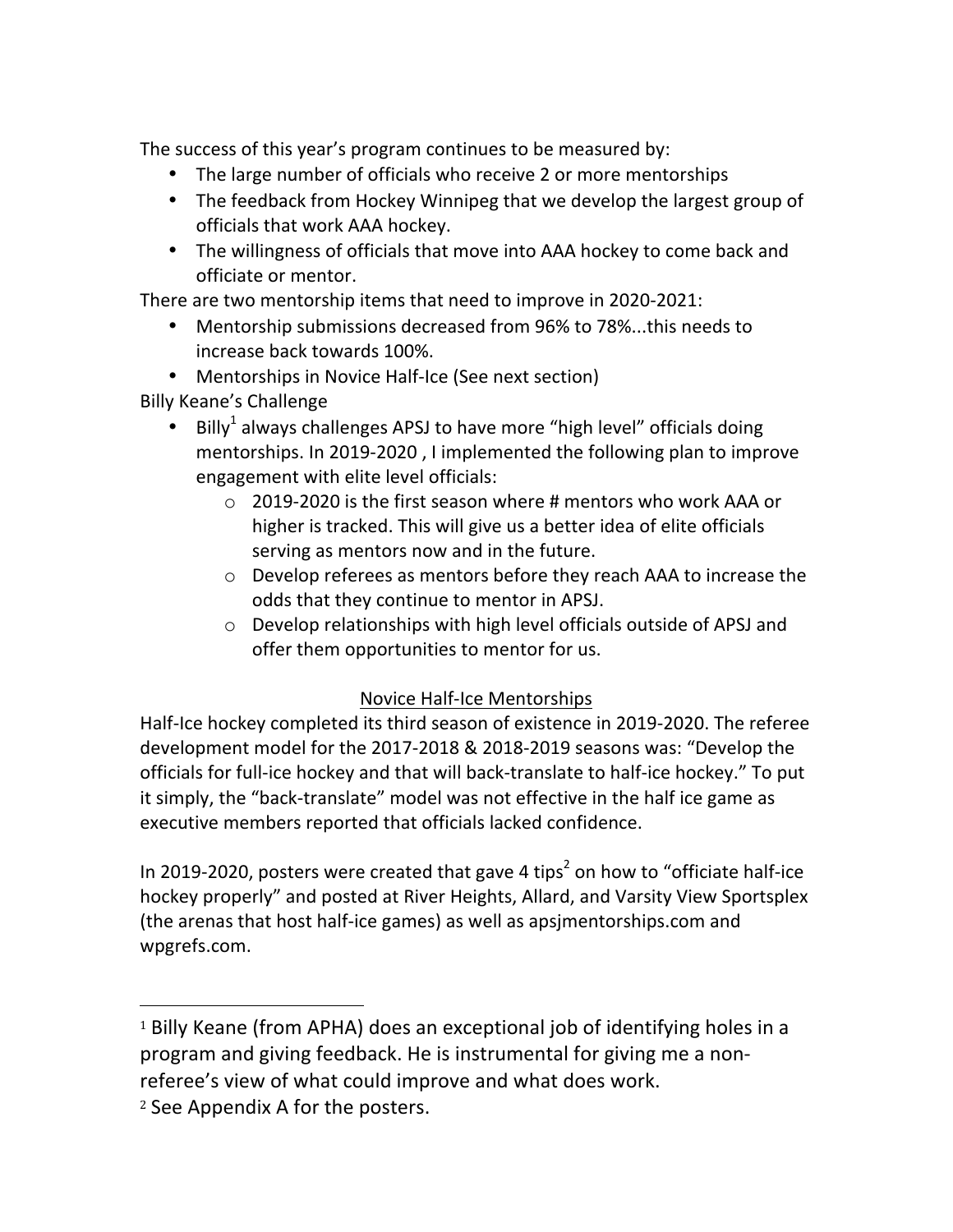At Christmas 2019, mentors audited half-ice games and scored those games using a rubric. The full report was sent to both executives in February 2020. Here is the summary of the results:

- The posters had a positive effect on the 4 topics (Endzone Positioning, Come to the Blue Line, Ensure "Backing-Off", & "Move Your Feet") as evidenced by questions 1-4 showing that 58-79% of officials were behaving in a way that was asked of them.
- 58-79% shows a positive effect of the posters in theory, however, 58-79% is not an acceptable level of performance in practice.
- Therefore, the posters are effective, but further intervention is necessary.

The plan to improve performance and officials' confidence for the half-ice game in 2020-2021:

- Continue to use the posters at VVSP, River Heights, and Allard.
- Each first year official will receive one half-ice mentorship in addition to two full-ice mentorships.
	- $\circ$  The half-ice mentorships will occur during the first 3 weeks of November at the same time as the first-year officials are also completing the full-ice mentorships.
	- $\circ$  There will also be a new reporting system created specifically for half-ice games based on the 4 criteria discussed above.
	- $\circ$  The Half-Ice Mentorship Coordinator will develop a teaching model for Mentors to use what they are teaching in the half-ice game.
	- $\circ$  At Christmas 2020, just as for Christmas 2019, APSJ will again do another audit of half-ice officiating to determine the effectiveness of on-ice mentorships for improving officiating in the half-ice game.

## Officials' Meetings

- 1) Beginning of season meeting. This meeting has occurred every year since 2015-2016 when Spencer and Mitchell with the RICs of APHA and SJAMHA. In 2019-2020, the meeting focused of preparing newer officials/parents for the season: using Assignall, dealing with harassment, introducing the administration team, and answering questions.
- 2) Playoff Meeting. The playoff meeting did not happen this year. Instead, Mike and Mitchell increased the information available on apsjmentorships.com/playoffs. There has been no evidence that the officials were less prepared for 2020 playoffs than 2019 playoffs. In 2020-2021, the same approach will be used with continued monitoring of referee performance to determine if a meeting is more effective than and e-learning module.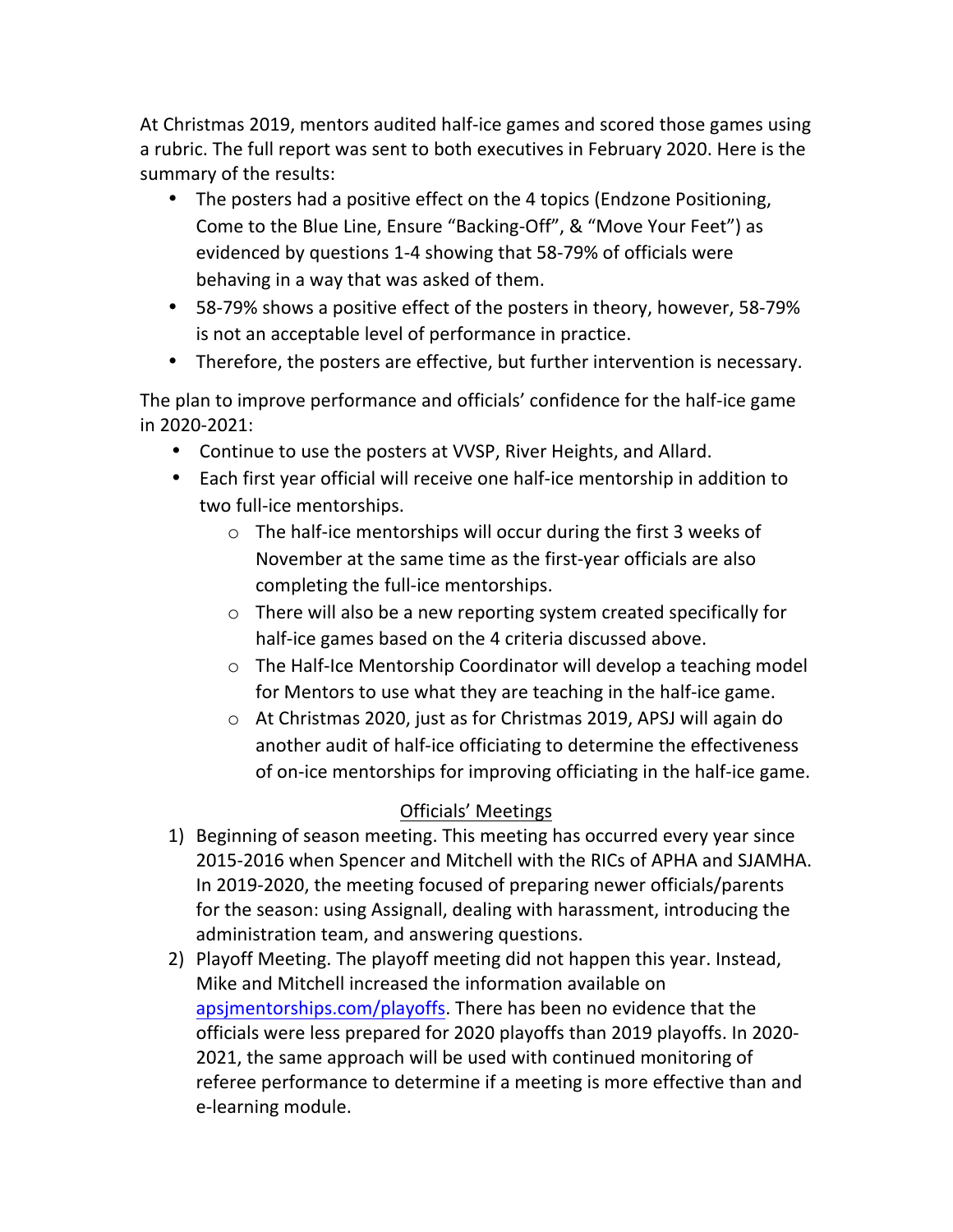3) End of Season Wind-up. Mike Fedak had started planning this and had a quote from the Manitoba Moose (April 4, \$20, Drink/HotDog/Ticket) when COVID-19 caused the cancellation of the Moose Season.

#### Referee Harassment

This was the third year APSJ tracked referee harassment through referee-report and HW Game Reports. This was the first full season of using the new form cocreated by Billy Keane and Mitchell during the 2018-2019 season.

This program continues to be important in three ways:

- 1) Statistics: APSJ can better understand referee harassment by using statistics to occurrence
	- a. There was a total of 29 reports during 2019-2020 compared to 17 in 2018-2019 and 49 in 2017-2018.
	- b. There were 13 reports about teams from outside APSJ and 16 reports about APSJ teams. In 2018-2019 there were 11 reports about APSJ teams and 6 about out-of-area teams.
- 2) Creates Conversations: Reporting incidents provides opportunity to have a discussion with the APSJ executives as well as other minor hockey area associations, which creates awareness of individuals with multiple reports and discussion about what needs to come to deal with harassment.
- 3) Provides opportunities to support or educate officials in strategies to deal with harassment.

The Referee Harassment program will grow in one way (#1) for 2020-2021 and potentially grow in a second way  $(42)$ :

- 1) Billy Keane and I agree that we need a way to "report" good actions by coaches/spectators. The reporting tool will change to report either harassment or "kudos". (Definitely will happen)
- 2) Post signs in Arenas and invite parents to report referee harassment on apsimentorships.com. The approach would benefit the program by bringing in more data and increase awareness of incidents. However, the risk is the use of the tool to "get back" at a rival.

#thankthestripes Weekend

In 2018-2019, Cindy Arsenault led the #thankthestripes initiative. This year, with Cindy on a Leave of Absence, Mitchell Jeffrey took responsibility of #thankthestripes that took place on December 6, 7 &  $8<sup>th</sup>$ . There were four main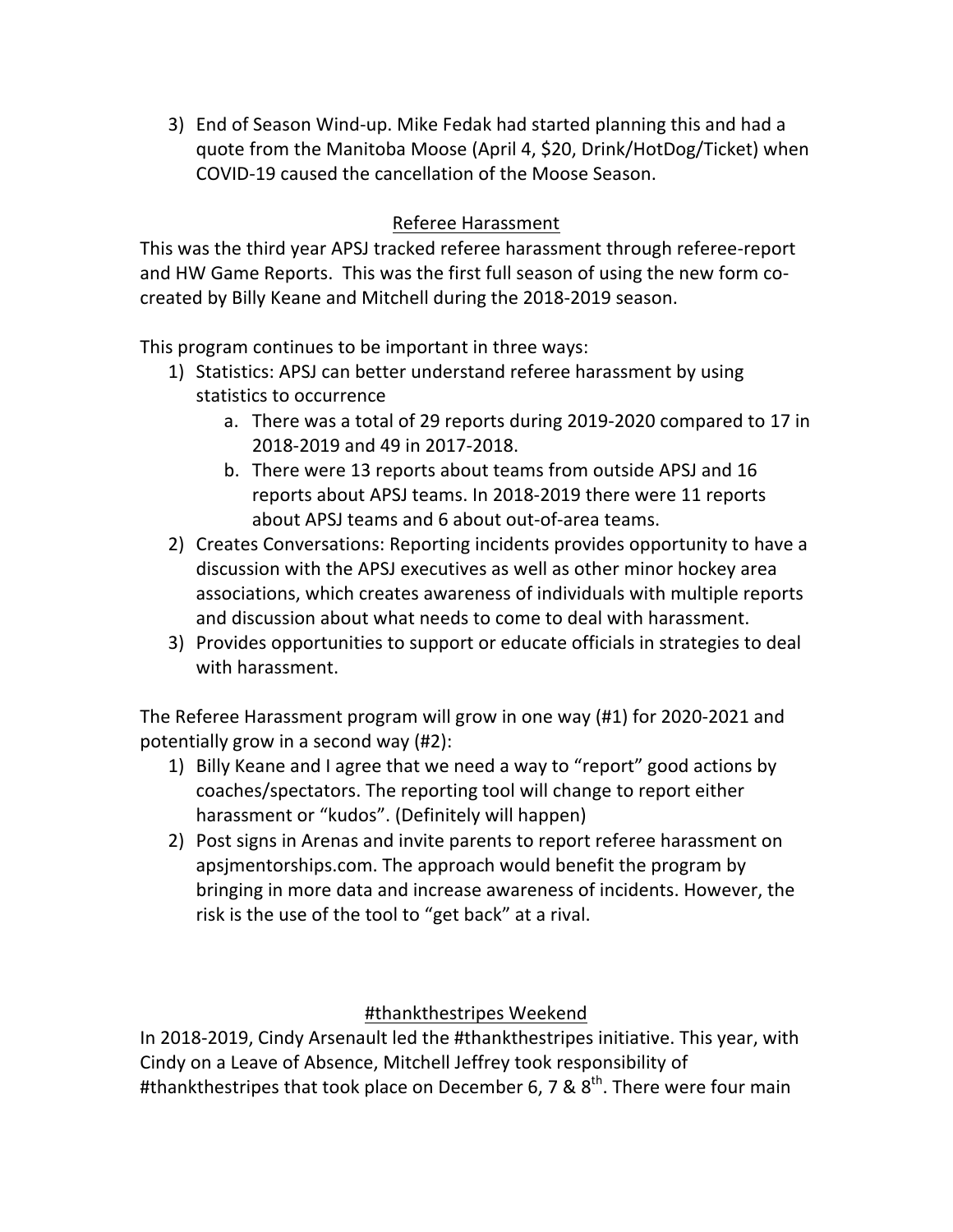

parts to #thankthestripes: 1) Professionally printed thank-you signs designed by Mitchell, 2) snacks in the referee rooms, 3) referee-info sheets/thank you cards in the general areas, and 4) a strong APSJ social media presence on Instagram & Facebook.

In 2020-2021, #thankthestripes will return again. This coming season, the thank you signs, snacks and social media will be used

again. There is also a consideration of create "Selfie-Stops" at several arenas to encourage fans to post "thanks" to social media.

#### Jackets

At the beginning of 2019-2020, there were two jackets remaining from those purchased in 2018-2019 which are being given to two mentors (Camillle Forbers & Jacob Cramer) who did the most mentorships and who did not already have a jacket. As stated in the past, jackets serve the following purposes:

- 1) *source of pride*: young officials see those jackets and aspire to become mentors/leaders in the future (these young officials ask "how do I get a jacket?"
- 2) *conversations at arenas and increased awareness*: mentors report conversations with fans who want to "talk officiating" or ask questions. Mentors also report boisterous fans that stop yelling at officials.
- 3) *Feelings of Authority & Belonging*: Mentors report feeling they have the authority to support the officials because they have a jacket.

For the 2020-2021 season, Mitchell Jeffrey is not recommending the purchase of new jackets. Rather, in spring 2021, he will assess whether there is a sufficient number of mentors that do not have jackets to warrant purchasing more for the 2021-2022 season.

### Why Referees Quit

"Why referees quit" is in its second and final year of research. This spring, Mitchell will be calling officials who refereed in 2018-2019 but not in 2019-2020 and completing a questionnaire. Once this second year of data collection is complete, APSJ will have a better idea of why officials stop officiating. The final report will be provided to APSJ in Fall 2020.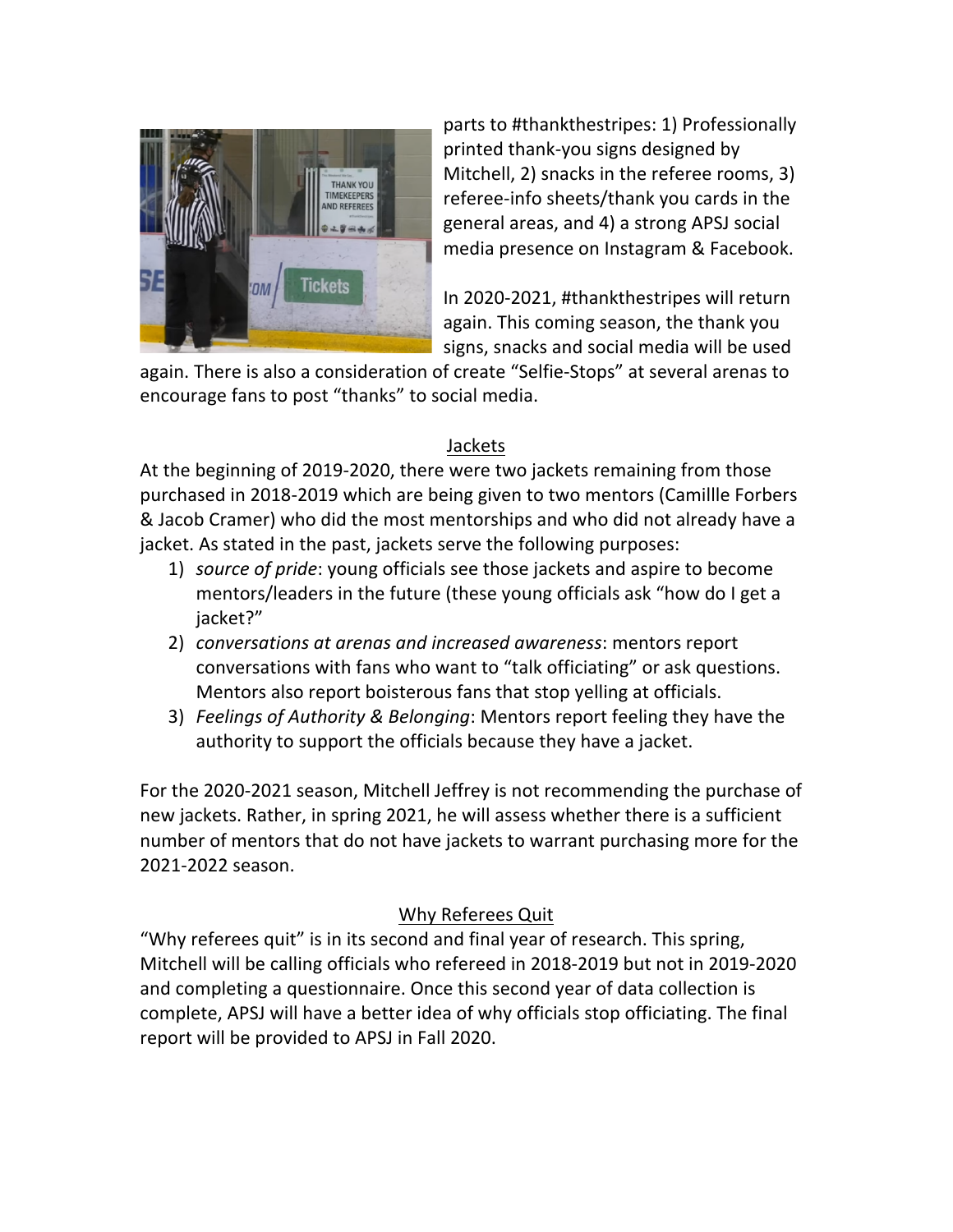#### Summary of Plan for 2020-2021

Continuing Programs

1) Referee & TimeKeeper Mentorships, Harrassment Reporting and Teaching, Research on, Referee Beginning of Season Meeting, End of Season Windup and #thankthestripes will continue.

Starting in 2020-2021

- 2) Half-Ice Novice Mentorship and Development: First year officials will receive on-ice mentorships for a half-ice game.
- 3) "Kudos" system for giving positive feedback to coaches/fans/players about interactions with officials.

Not returning in 2020-2021

4) "Why Referees Quit" data collection will be completed in Spring 2020 and a report to follow in the fall.

Not Returning in 2020-2021, but perhaps in 2021-2022

5) Referee Development Jackets will not be purchased in 2020-2021, but may be needed in 2021-2022

Administration Personnel Announcement

6) Assignors (Lou & Bryce), RICs (Mike), TKIC (Lou), & VPO (Mitchell) are all putting their names to stand for the 2020-2021 season. Cindy Arsenault has not made a decision about her future in hockey for 2020-2021. Mitchell is open to granting her a second year L.O.A., but a decision will be required for the 2021-2022 season.